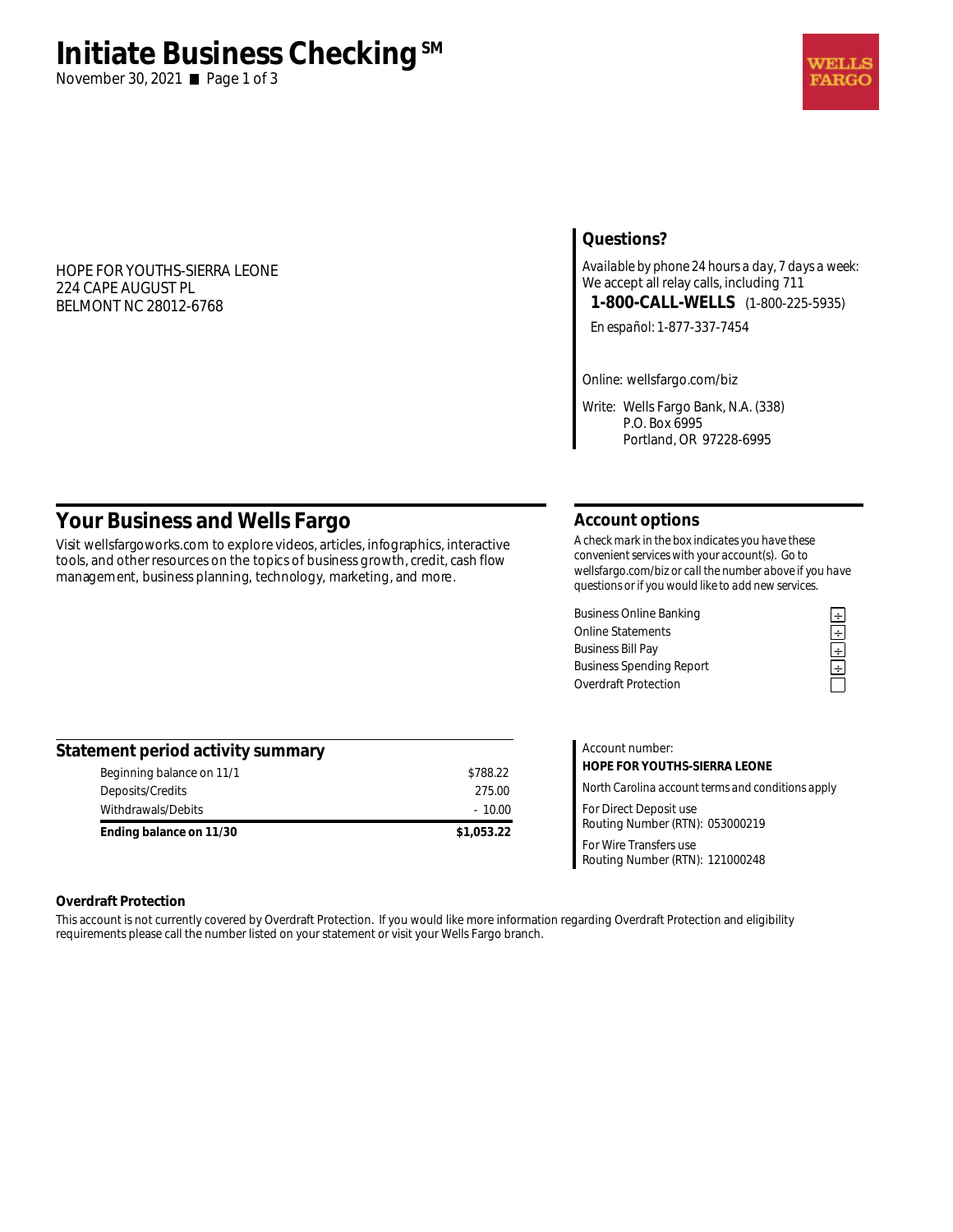

# **Transaction history**

|        | Check                   |                                                     | Deposits/ | Withdrawals/  | Ending daily |
|--------|-------------------------|-----------------------------------------------------|-----------|---------------|--------------|
| Date   |                         | Number Description                                  | Credits   | <b>Debits</b> | balance      |
| 11/8   |                         | Direct Pay Monthly Base                             |           | 10.00         | 778.22       |
| 11/12  |                         | Deposit Made In A Branch/Store                      | 75.00     |               | 853.22       |
| 11/22  |                         | eDeposit IN Branch/Store 11/22/21 12:00:29 PM 15030 | 200.00    |               | 1.053.22     |
|        |                         | <b>Idlewild Rd Matthews NC</b>                      |           |               |              |
|        | Ending balance on 11/30 |                                                     |           |               | 1.053.22     |
| Totals |                         |                                                     | \$275.00  | \$10.00       |              |

*The Ending Daily Balance does not reflect any pending withdrawals or holds on deposited funds that may have been outstanding on your account when your transactions posted. If you had insufficient available funds when a transaction posted, fees may have been assessed.* 

#### **Monthly service fee summary**

For a complete list of fees and detailed account information, see the disclosures applicable to your account or talk to a banker. Go to wellsfargo.com/feefaq for a link to these documents, and answers to common monthly service fee questions.

| Fee period 11/01/2021 - 11/30/2021                                                         | Standard monthly service fee \$10.00 | You paid \$0.00 |
|--------------------------------------------------------------------------------------------|--------------------------------------|-----------------|
| How to avoid the monthly service fee<br>Have any ONE of the following account requirements | Minimum required                     | This fee period |
| Average ledger balance                                                                     | \$1,000.00                           | \$888.00        |
| Minimum daily balance                                                                      | \$500.00                             | $$778.22$ ÷     |
| C1/C1                                                                                      |                                      |                 |

# **Account transaction fees summary**

|                                   |            | <b>Units</b> | Excess | Service charge per | Total service |
|-----------------------------------|------------|--------------|--------|--------------------|---------------|
| <i>Service charge description</i> | Units used | included     | units  | excess units (S)   | charge (\$)   |
| Cash Deposited (\$)               |            | 5,000        |        | 0.0030             | 0.00          |
| Transactions                      |            | 100          |        | 0.50               | 0.00          |
| Total service charges             |            |              |        |                    | \$0.00        |

#### **Other Wells Fargo Benefits**

Our National Business Banking Center customer service number 1-800-CALL-WELLS (1-800-225-5935) hours of operation have temporarily changed to 7:00 a.m. to 11:00 p.m. Eastern Time, Monday through Saturday and Sunday 9:00 a.m. to 10:00 p.m. Eastern Time. Access to our automated banking system, the ability to report a fraud claim on your business credit or debit card, and access to report a lost or stolen business card will continue to be available 24 hours a day, 7 days per week. Thank you for banking with Wells Fargo. We appreciate your business.